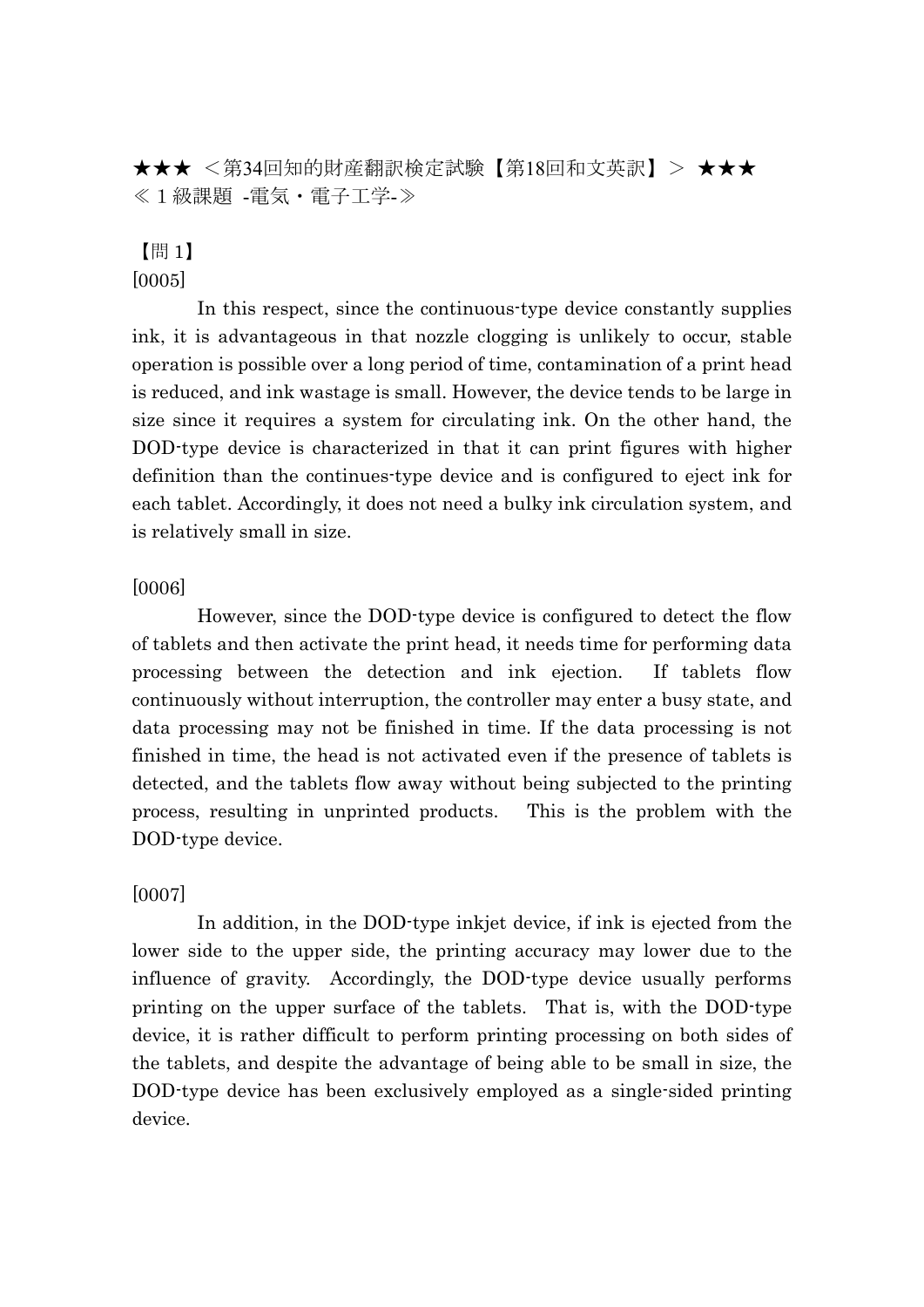## 【問 2】 [0017]

In accordance with the above embodiment, the loop antenna 10 in FIG. 1 has the first and second line conductors 14, 16 which each have a length  $(L0 = 58.4 \text{ Hz})$  determined in relation to the frequency band  $(1.8 \text{ GHz})$ of the linearly polarized wave among the first frequency band (1.57 GHz) and the second frequency band (1.8 GHz), and which are formed on the dielectric substrate 12 having a dielectric constant of 4.4. In addition, the first and second line conductors 14, 16 have a line width of 1.4 mm and are arranged on the dielectric substrate 12 so as to extend parallel to each other at a predetermined distance (line  $gap = 0.4$  mm) away from each other, both ends thereof being electrically connected with each other. Furthermore, the loop antenna 10 has the feeding part 28 composed of feeding points 24, 26 that are formed at both ends of a cut part, which is obtained by cutting the first line conductor 14 at a position 22 away from the upper side end part 30 of the first line conductor 14 by a length  $(L1 = 26.9 \text{ mm})$  that is determined in relation to the first frequency band.

In addition, the loop antenna 10 comprises the first detouring line conductor 18 that has a line gap of 0.4 mm and a line width of 1.4 mm. The first detouring line conductor 18 is obtained by cutting another portion of the first line conductor 14 in the vicinity  $(L5 = 1.4 \text{ mm})$  of the feeding part 28 and bridge-connecting both ends of the cut part, and is arranged to extend to such a length  $(L4=8.2 \text{ mm})$  as to generate a  $\pi/4$  phase delay in the laterally outer direction of the first line conductor 14. The loop antenna 10 also comprises the second detouring line conductor 20 that has a line gap of 0.4 mm and a line width of 1.4 mm. The second detouring line conductor 20 is obtained by cutting another portion of the second line conductor 16 in the vicinity  $(L5 = 1.4 \text{ mm})$  of the feeding part 28 and bridge-connecting both ends of the cut part, and is arranged to extend to such a length  $(L4=8.2 \text{ mm})$  as to generate a π/4 phase delay in the laterally outer direction of the second line conductor 16.